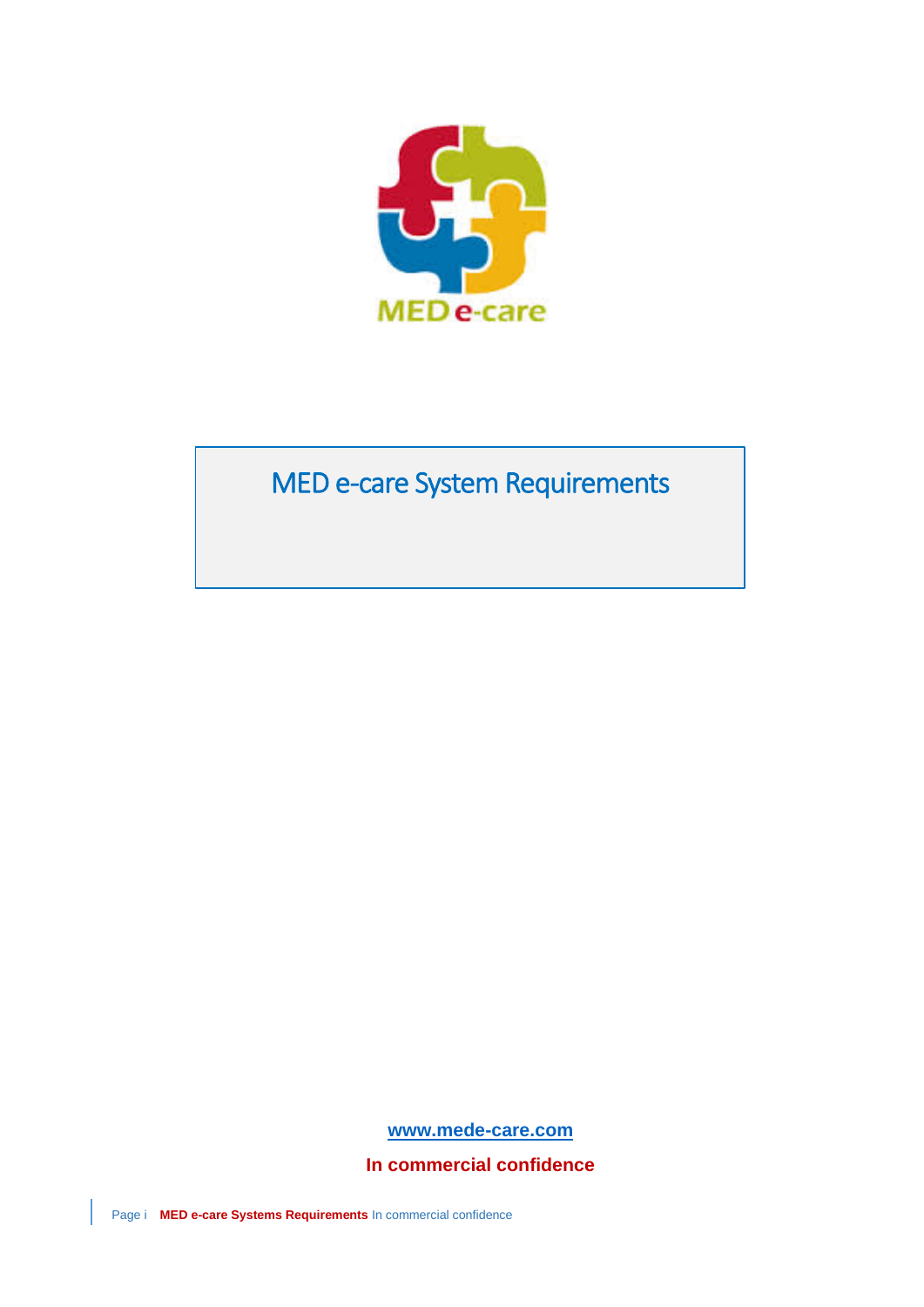

#### **Table of Contents**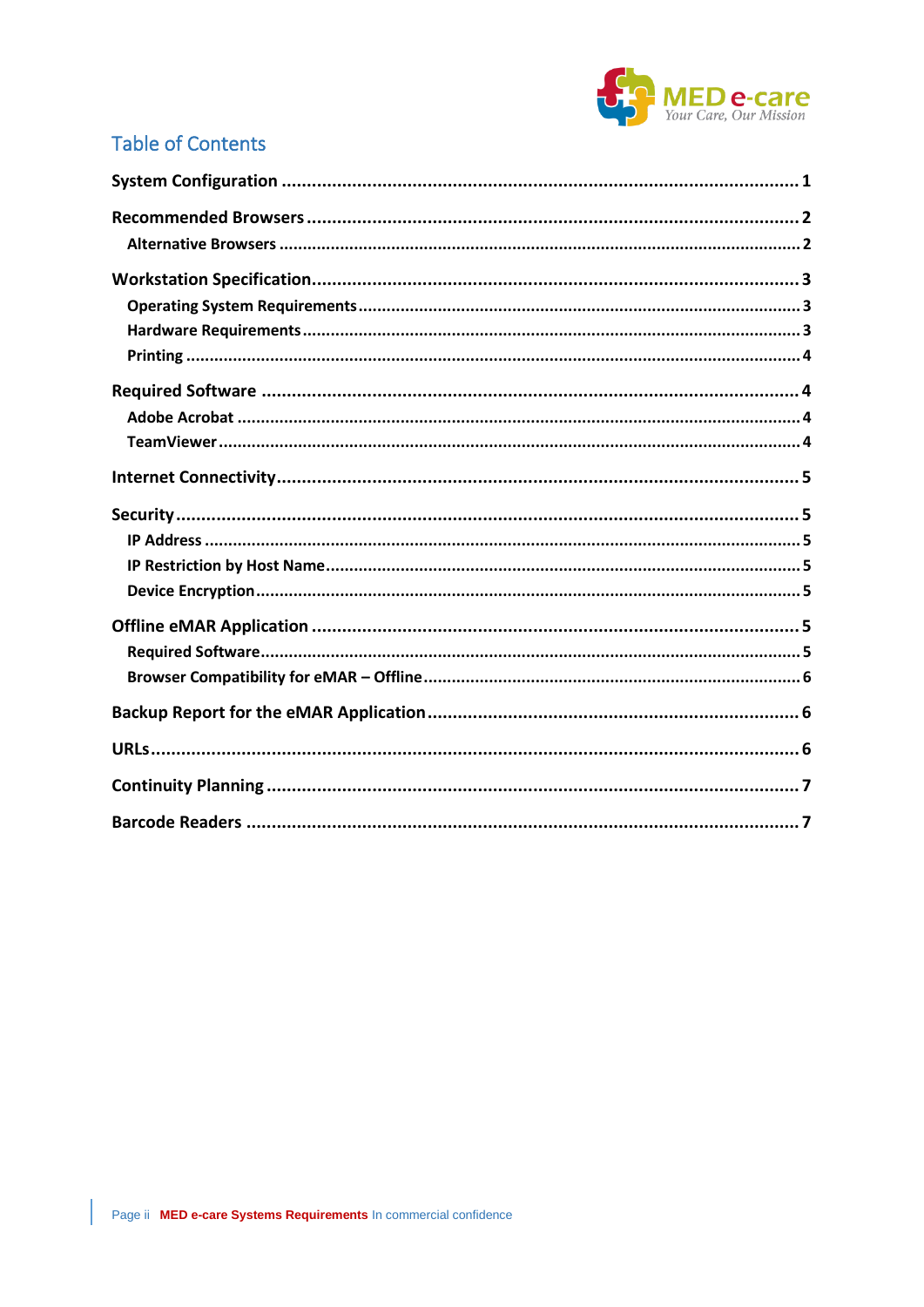# <span id="page-2-0"></span>System Configuration

This document states the hardware and software requirements needed to ensure the proper functioning of MED e-care's e-Care IV software system. The e-Care IV application is a web-based application and can be launched from a web browser on a user workstation.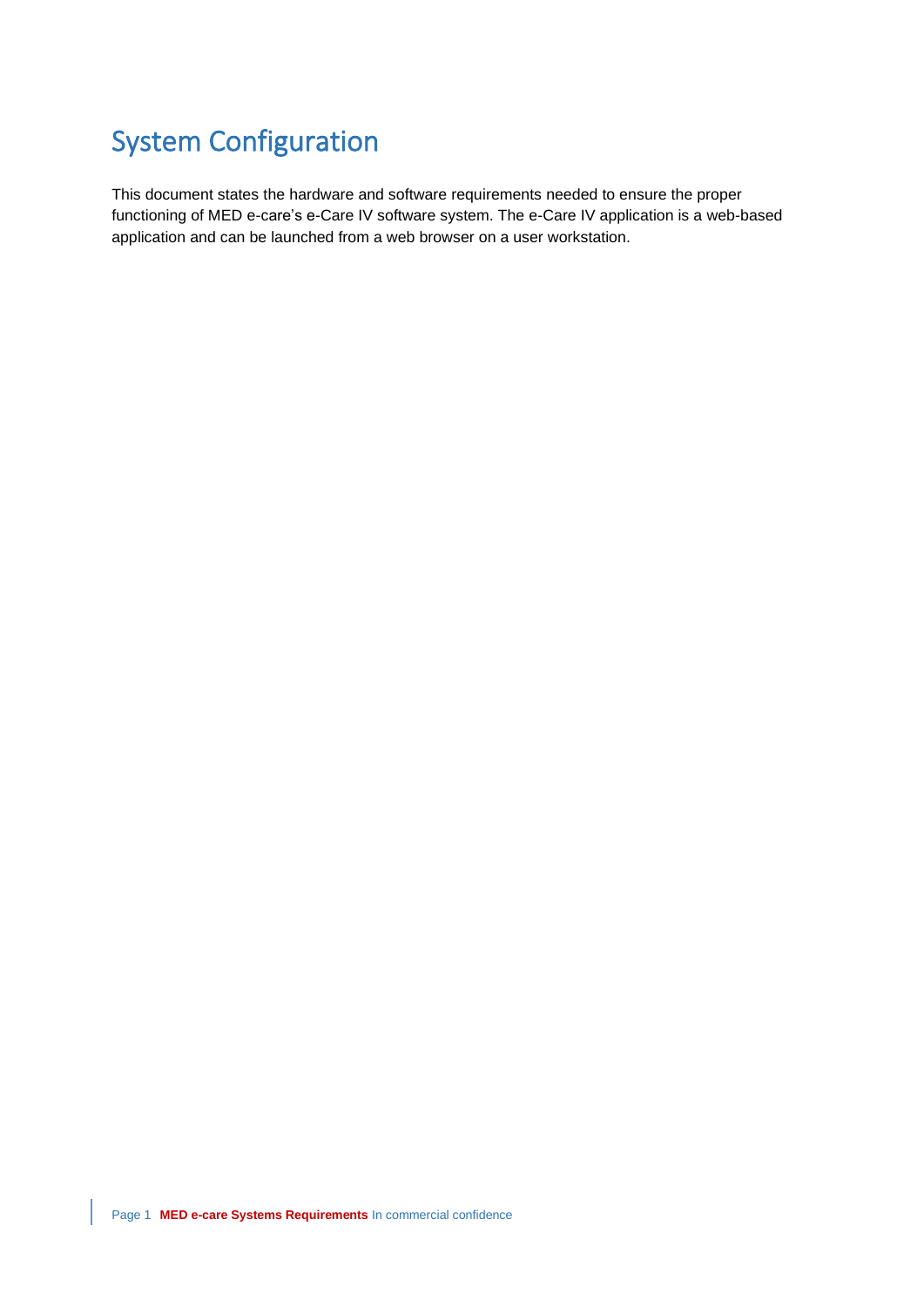

# <span id="page-3-0"></span>Recommended Browsers

MED e-care recognises the diverse operating systems, devices, and internet browsers our customers are using. While we want our customers to have flexibility in their choice of browser and device combination, we are unable to guarantee the same level of experience as many new browser versions are deployed on aggressive schedules.

As such, the MED e-care Solution supports the latest versions of **Google Chrome** and **Microsoft Edge (New); versions 93 and above (September 2021)**

#### <span id="page-3-1"></span>Alternative Browsers

The application is a web application and can be accessed from different browsers, but some features are unavailable when using the browsers below:

- **Firefox**
- **Safari**
- Edge

If you would like to use one of the browsers above, please contact our Support team for an update on our current level of support for that browser and any feature limitations.

If a limitation is discovered within any browser, please report it to MED e-care Support so that our development team can review the issue.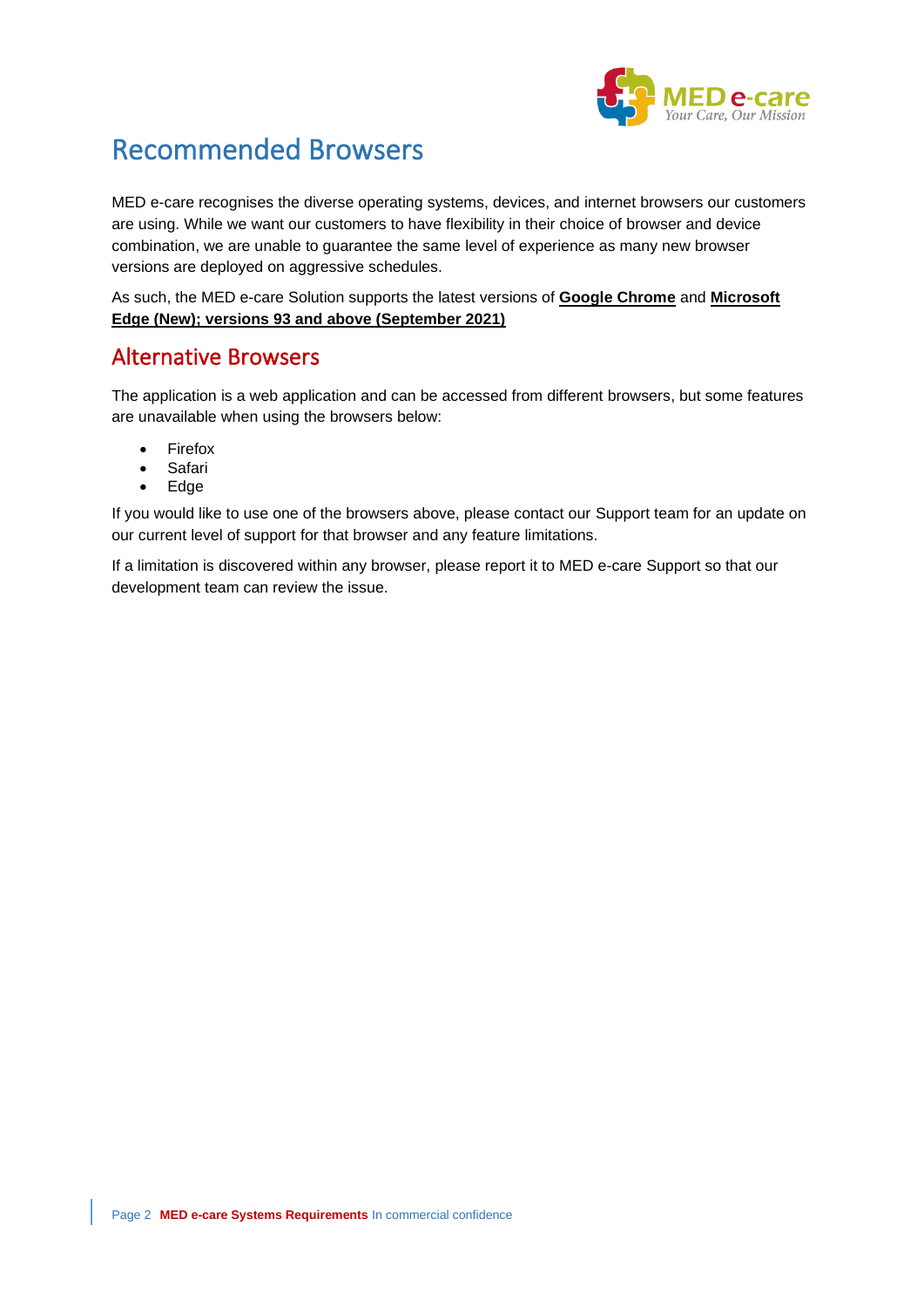# <span id="page-4-0"></span>Workstation Specification

Users will access the ONLINE web Application through an Internet browser on their tablet, laptop or desktop device.

### <span id="page-4-1"></span>Operating System Requirements

| <b>Operating Systems</b> |                                   |                            |  |
|--------------------------|-----------------------------------|----------------------------|--|
| Minimum                  | Recommended                       | <b>Full Supported List</b> |  |
| Windows 8                | Windows 8.1 Pro<br>Windows 10 Pro | Windows 8 / 8.1/10         |  |
| Android 8*               | Latest Android Build 9 or 10      |                            |  |
| Chrome OS*               | Latest version of Chrome OS       |                            |  |

\*The MED e-care Backup Report and Offline for eMAR are only available for Windows computers

#### <span id="page-4-2"></span>Hardware Requirements

| <b>PC/Laptop Minimum Requirements</b> |         |  |
|---------------------------------------|---------|--|
| <b>CPU</b>                            | 1.6 GHz |  |
| <b>RAM</b>                            | 4 GB    |  |
| Disk Space*                           | 10 GB   |  |

| <b>Tablet Minimum Requirements</b> |          |  |
|------------------------------------|----------|--|
| CPU <sup>*</sup>                   | 1.33 GHz |  |
| <b>RAM</b>                         | 4GB      |  |
| Disk Space*                        | 10 GB    |  |

\*Disk Space requirement is for devices hosting our Offline Application only

**\*ARM-based CPUs such as those on the Microsoft Surface Pro X are NOT supported.**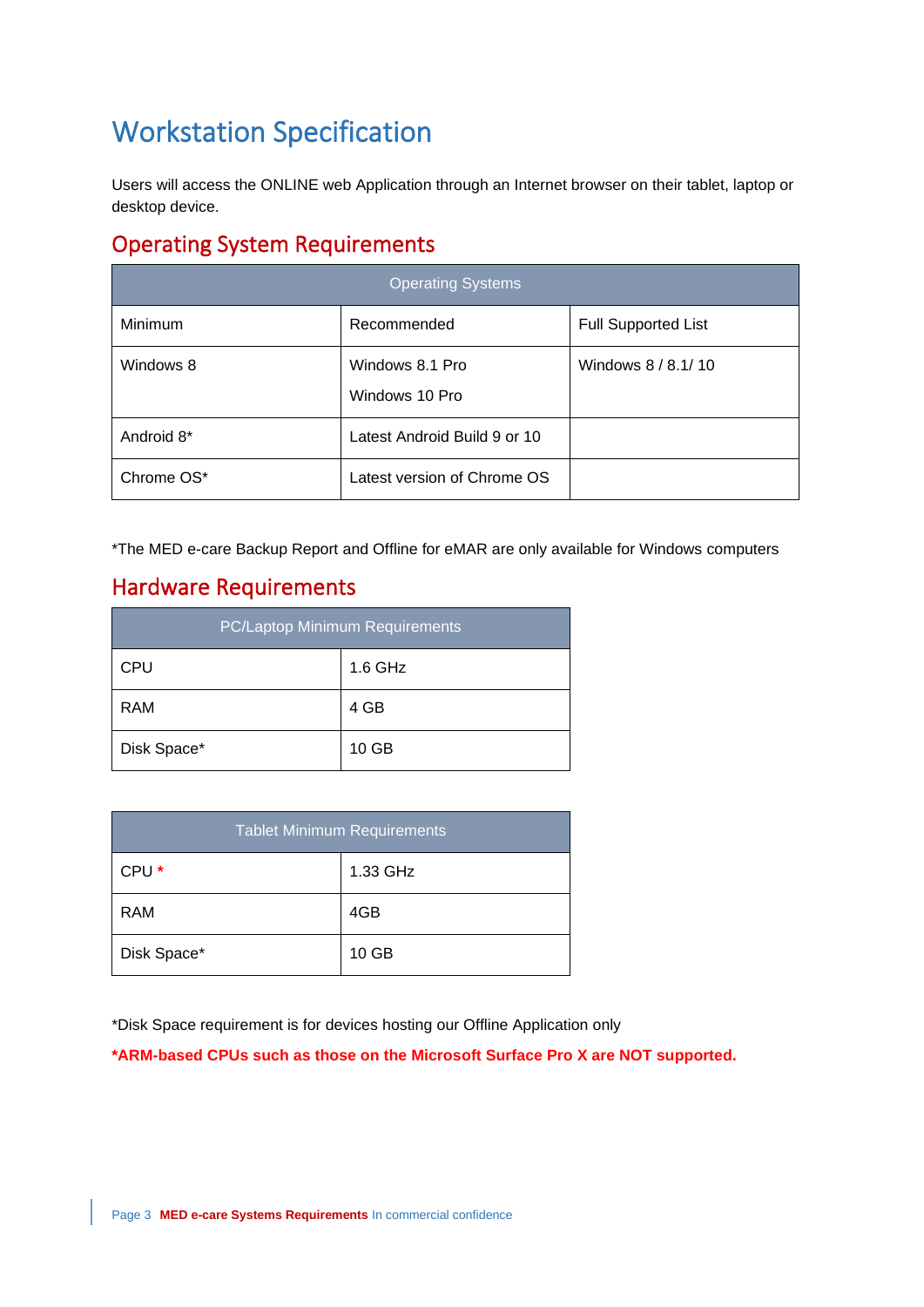

#### <span id="page-5-0"></span>Printing

It is advised that all devices have the ability to print wirelessly so that in the event of an emergency a MAR Report, Transfer and Referral or Care Plan can be printed.

At a minimum, one device per facility should have the ability to print and all authorised users should be aware of and have access to the location of both this computer and printer.

# <span id="page-5-1"></span>Required Software

#### <span id="page-5-2"></span>Adobe Acrobat

To access MED e-care's reports, all devices must be able to run Adobe Acrobat Reader.

We recommend Adobe Acrobat Reader 9 (or higher).

#### <span id="page-5-3"></span>**TeamViewer**

MED e-care's Support Agents currently use TeamViewer to provide support to our various clients. If you would like to benefit from remote support offered, we advise that the latest version of TeamViewer is installed on all workstations. Below is a list of available options for TeamViewer:

- 1. **TeamViewer Quick Support** This requires no installation as it's a one-time use support tool. It can be pinned to the taskbar for that computer for future use. ONLY MED e-care support teams can provide assistance using this version of TeamViewer. Before connection, a pop-up requesting permission for remote connection is displayed for the user to allow remote access. This version of TeamViewer can be downloaded from within the MED e-care Application by clicking on Remote Access.
- 2. **Standard TeamViewer** Requires installation. Members of staff will provide MED e-care support with their unique TeamViewer ID and Password for each session. Passwords can be set to reset after each use. Anyone with the TeamViewer ID and Password can access the computer. This version of TeamViewer can be downloaded here <https://www.teamviewer.com/en/>
- 3. **Unattended TeamViewer** Requires installation. Members of staff may provide MED e-care support with their unique TeamViewer ID and Password. However, in this mode the support team can connect to the devices with a unique password only available to the team with little assistance from the staff. This version of TeamViewer can be downloaded here <https://www.teamviewer.com/en/>. Once downloaded, you will need to tick that you would like to allow Unattended Access.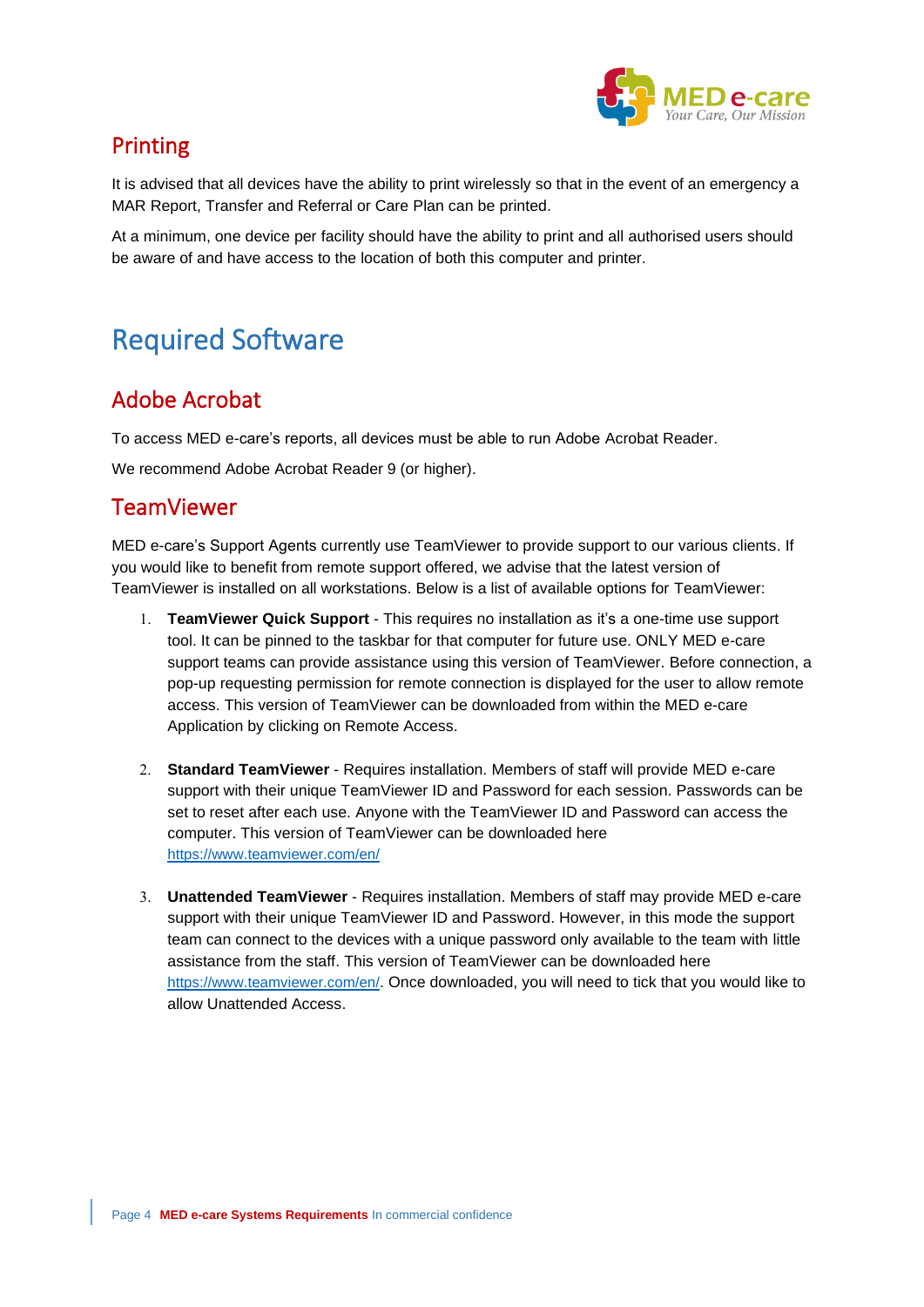

### <span id="page-6-0"></span>Internet Connectivity

8+ Mbps Down / 5+ Mbps Up or higher

Note that the available bandwidth for each device is impacted by the number of devices connected to the network, the number of access points and the network hardware on the device.

# <span id="page-6-1"></span>**Security**

#### <span id="page-6-2"></span>IP Address

Facilities that implement the MED e-care application have the option to lock the access to their system to a specific IP address or list of IP addresses.

In order to use this feature, the facility must provide MED e-care with their Static IP Address(es)

If you are unsure whether or not you have a Static IP Address, please contact your Internet Service Provider.

Once you have your Static IP Address, contact MED e-care support to assist with the IP Restriction Configuration.

#### <span id="page-6-3"></span>IP Restriction by Host Name

This feature is particularly useful for facilities that are using an internet service which does not provide them with a static IP address. Click the link below for instructions on how to set this up.

<https://support.mede-care.com/hc/en-us/articles/4402896434459-IP-Restriction-by-Host-Name>

#### <span id="page-6-4"></span>Device Encryption

To prevent access to stored personal information on your devices in case of loss or theft, MED e-care recommends that you encrypt all devices. Please refer to the original equipment manufacturer's instructions to enable device encryption on your device.

# <span id="page-6-5"></span>Offline eMAR Application

The offline application can be used on **Windows** devices for locations with unreliable internet access. At least one point of reliable internet access is required to enable to device update that data on the system before and after each use.

#### <span id="page-6-6"></span>Required Software

| Software Requirements |  |  |
|-----------------------|--|--|
| .NET Framework        |  |  |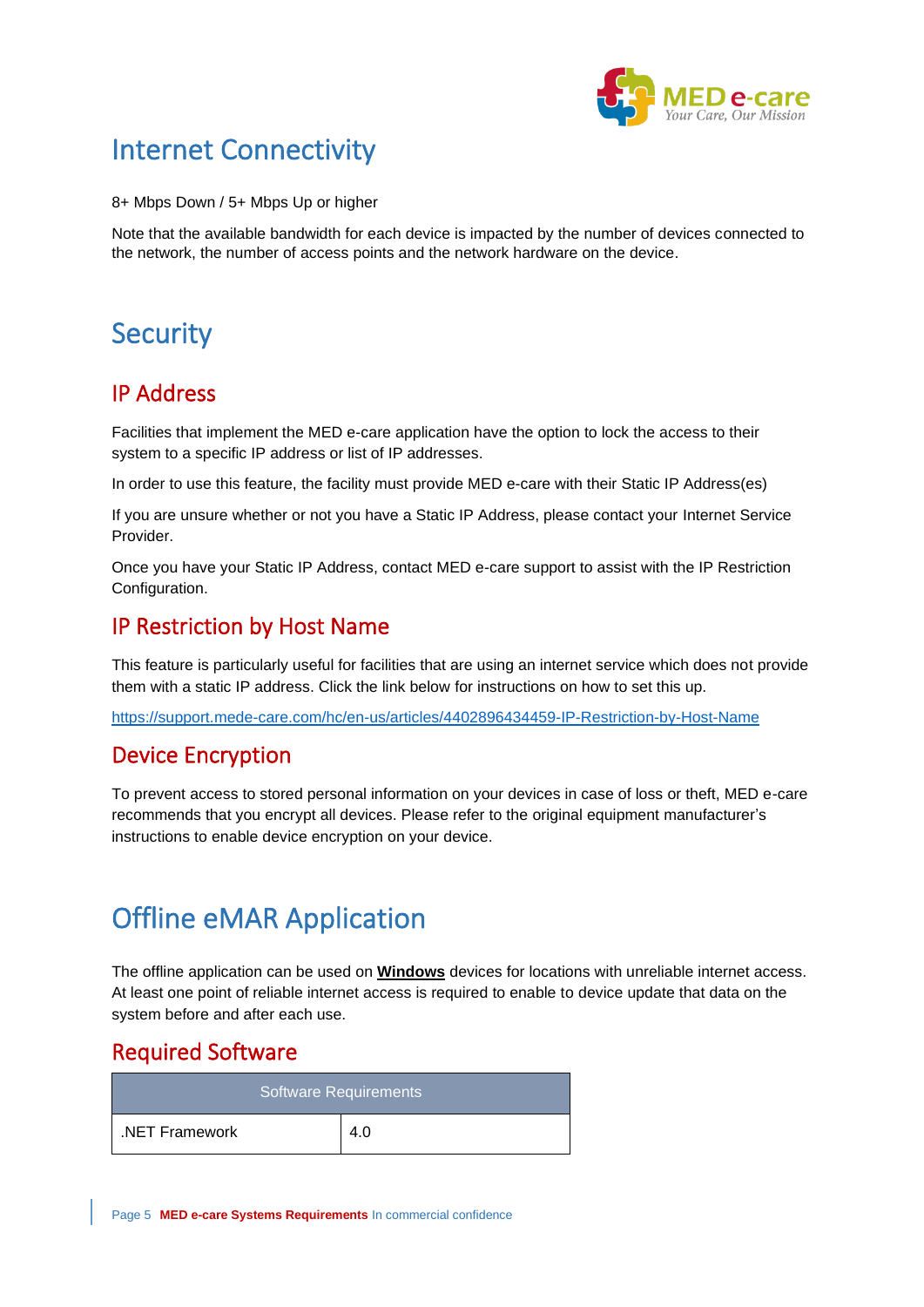

| Database                   | SQL Server 2014 Express |
|----------------------------|-------------------------|
| <b>Application Service</b> | <b>IIS 7.7</b>          |

### <span id="page-7-0"></span>Browser Compatibility for eMAR – Offline

Same as the online eMAR application, the recommended browser for eMAR offline is **Google Chrome and Microsoft Edge.**

You may use Microsoft Edge as long as you add the MED e-care URL and **localhost to:**

- Compatibility Lists
- Allowed Pop Ups
- Trusted Sites
- Allowed Cookies
- Proxy Whitelist where applicable
- Firewall– where applicable

**\*If setting up configurations at a global level for all devices, liaise with the MED e-care Support Team to verify the configurations after setup.**

**Devices with the Offline Application installed must be encrypted** 

# <span id="page-7-1"></span>Backup Report for the eMAR Application

MED e-care provides a Back Up Utility for its eMAR application in an emergency, such as when the internet connection suddenly goes down, or the MED e-care application becomes unexpectedly unavailable. The utility automatically downloads a copy of the latest MAR for each day to allow staff to print for use until normal service is restored.

The device which will host the backup utility will:

- Have an always ON internet connection
- Have a backup power supply to allow enough time to print the MARs from the Backup Report in case of a power outage (See UPS details below)
- Always be switched ON to allow the utility to download the latest version
- Be kept in a safe location to prevent unauthorised access
- Be encrypted according to the OEMs to further prevent unauthorised access

### <span id="page-7-2"></span>URLs

Please ensure the following URLs are accessible from your chosen devices:

| The MED e-care site | https://go.mede-care.ca/EcarelV/Login.aspx if site is set up<br>on GO server   |
|---------------------|--------------------------------------------------------------------------------|
|                     | https://app.mede-care.ca/ecareiv/login.aspx if site is set up<br>on APP server |

Page 6 **MED e-care Systems Requirements** In commercial confidence